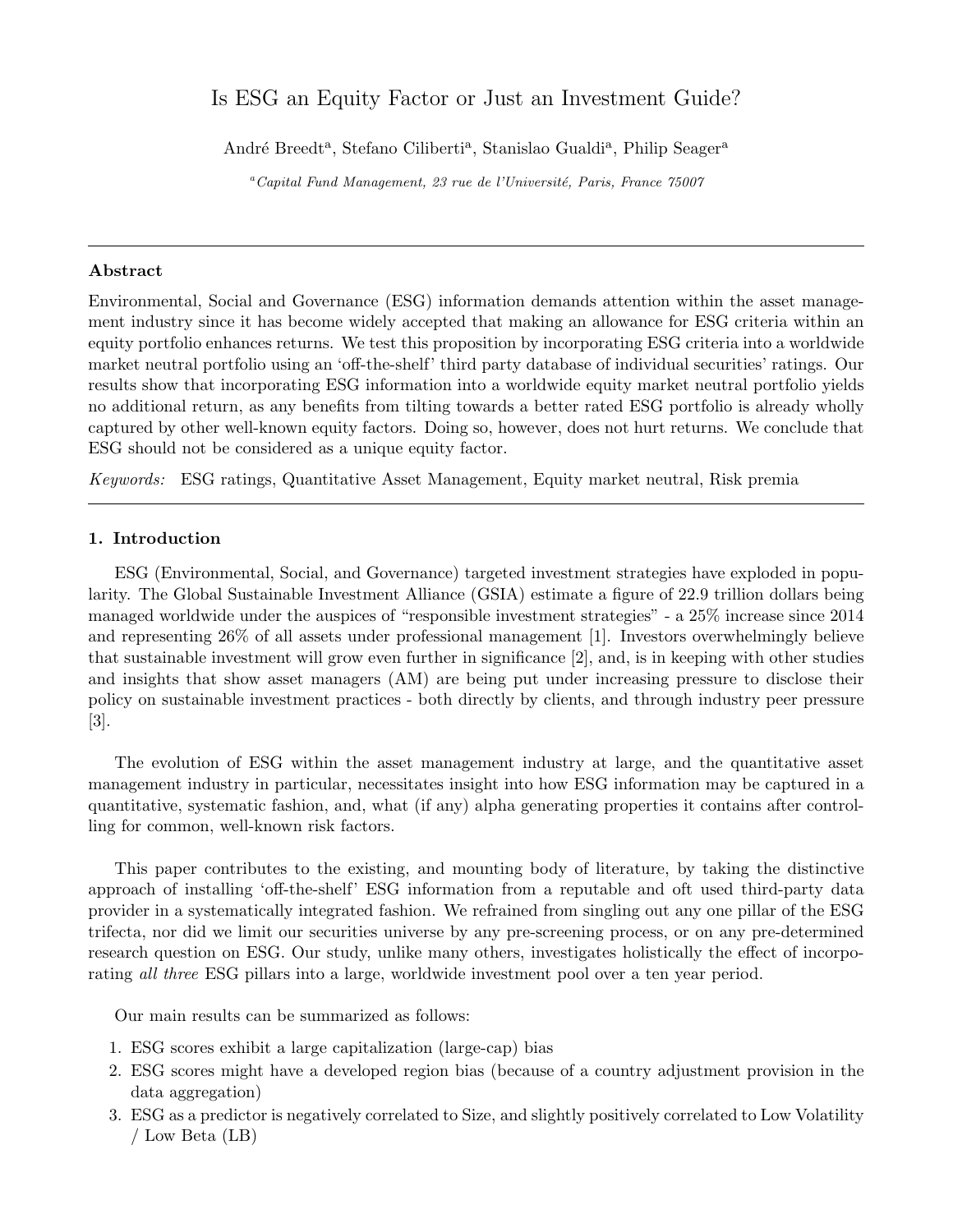- 4. An equity market neutral portfolio constructed with ESG ratings as a predictor has a flat worldwide performance (marginally positive in Europe but negative in the US. None of the results are, however, statistically significant)
- 5. The total performance can be explained by (negative) Small-minus-Big (SMB), (negative) Momentum, and (positive) LB: the performance of the remaining unexplained performance is flat
- 6. Breaking down into E, S, and G shows that: E and S are compatible with noise. G seems at first to have a positive performance. However, this positive drift is well explained by its correlation with the profitability (Quality) factor.

In the next section we briefly review a selection of academic and industry research papers and share our thoughts on the state of the ESG landscape and the pitfalls of ESG-directed stock selection. We follow by describing the data we used in our analysis in section 3. In section 4 we analyze the predictability of ESG scores and its correlation with other well-documented and understood equity risk factors. In section 5 we focus on the performance of a market neutral world-wide ESG strategy and also look at the three individual E, S, G scores separately. We summarize our conclusions and thoughts in the final section 6.

# 2. ESG and its Applications

### 2.1. The Emergence and Drivers of ESG

Interest in 'socially responsible investing' (SRI), and by extension ESG, first gained significant traction in the 1980s, as the publication of SRI-themed academic articles increased dramatically (along with interest from main-stream media newspapers and magazine sources) [4]. Practitioners, academics, and the media alike have all caught on to the acronym ESG (along with SRI and "Corporate and Social Responsibility" (CSR)) in designating a field of investment that considers social good in addition to financial return when crafting an investment strategy. The trend in the scale and scope of ESG demand has been sustained, with asset owners (AO) either already allocated to dedicated products that include an ESG-tilted process (one in five), or exploring ways of augmenting their existing exposure (67% of AO "looking to increase their allocation to ESG funds in  $2018"$ <sup>1</sup>).

This unrelenting growth in ESG investment demand stems, according to a report by the Forum for Sustainable and Responsible Investment (USSIF)[1], fundamentally from "client demand": an assertion that is on par with other studies that found that client demand is the leading driver of interests in ESG, along, in descending order, with risk or reputation management, and, regulatory or legal requirements [5]. A consideration that ESG may "play a key role in broader financial performance" only came in at number four on the list of drivers - highlighting a dispute in the broader ESG debate of the belief that ESG integration, and or making decisions based on ESG factors or metrics, provide investors with increased risk-adjusted returns. Most, nevertheless, subscribe to this belief, and the majority of academic research (see for example [6], [7], [8]) supports the notion that some form of ESG integration has a positive relation to financial market performance. This belief, reinforced by supportive academic research (despite contradictory evidence ([9],[10],[11] amongst others), further bolsters the demand-case for ESG-based investment.

### 2.2. State of Play and How to Integrate ESG metrics? (If at all...)

Eccles and Viviers [12], having made a study of the dizzying array of opinion and nomenclature suggest defining responsible investment as "investment practices that integrate a consideration of ESG issues with the primary purpose of delivering higher-risk-adjusted financial returns." Paradoxically, their definition is in and of itself imbued with definitional stumbling blocks, as there is a wide range, and varying degrees

<sup>1</sup>See Deutsche Bank Alternative Investment Survey, February 15, 2018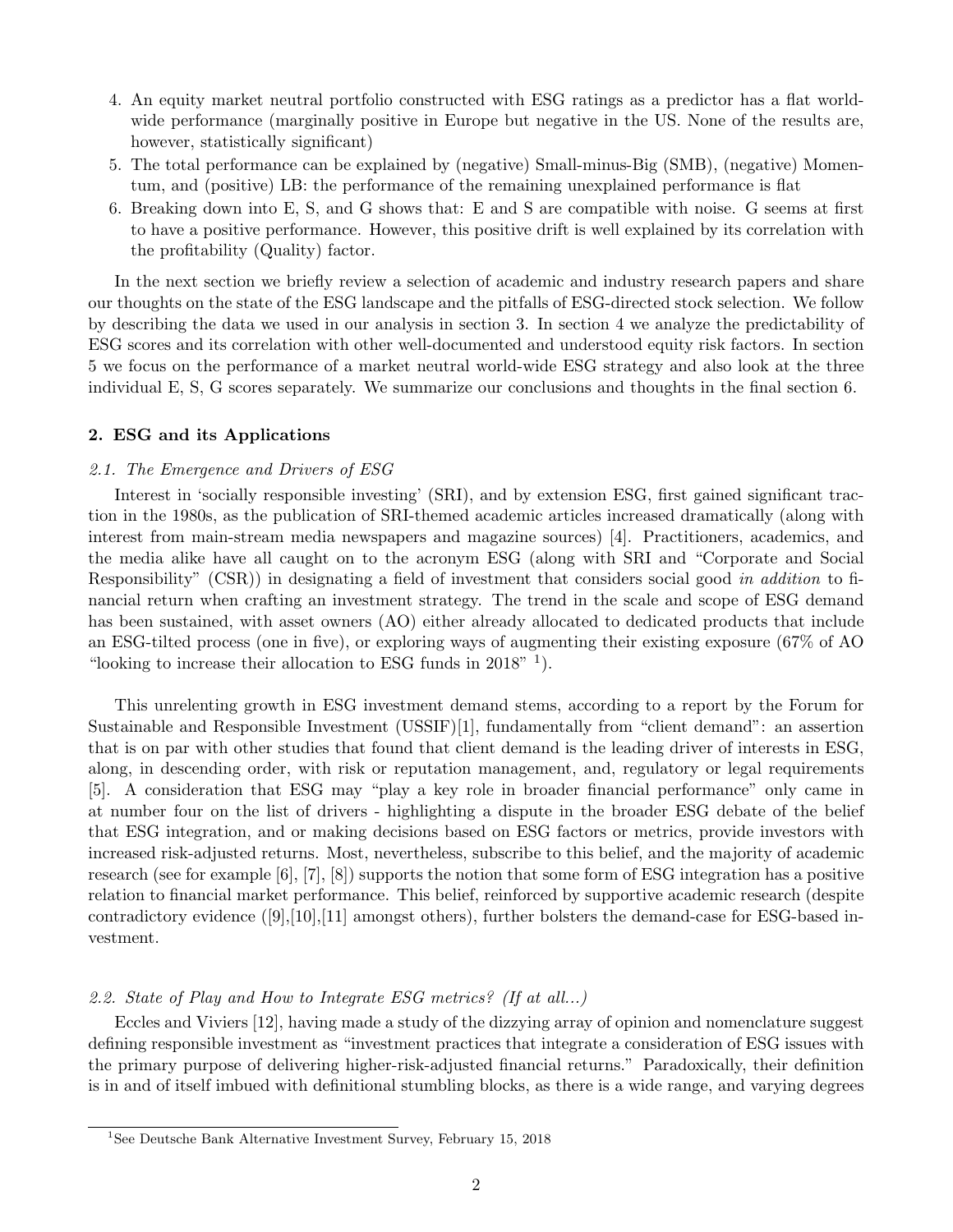of 'integration' [13].

Perhaps then unsurprisingly a survey by Eccles and Kastrapeli [14] revealed that a mere 21% of institutional investors use "Full ESG Integration", whereas the vast majority of ESG 'integration' mainstream finance amounts to the use of arbitrary screening practices, mostly exclusionary or negative (47% of institutional participants), which involves eliminating worst-in-class performers, and / or involves the deliberate exclusion of companies in certain industries or sectors for ethical, or moral considerations often called "sin stocks" [15].<sup>2</sup> While these simple exclusionary practices are common, it may incur a special 'cost', i.e. a forfeiture of returns that is referred to as the 'sin premium' [16].

A surge in the availability of ESG research and data, from and within academia and industry sources - notably rating agencies - has provided the possibility of more studious research, above and beyond the pedestrian exclusion processes that are still largely the status quo. The availability, and increased sophistication of this data has made an ESG approach to investing a candidate for a quantitative support method in the decision making processes that follow SRI guidelines [13]. It has made an assessment of alpha generation feasible, and has further fanned the visibility of its providers and the interest and profile of sustainable investment.

Our study aimed to clarify whether, since arbitrary exclusion practices seem to yield no Alpha, does "investing with a systematic and explicit inclusion of ESG risks and opportunities in investment analysis" [14] yield better results?

# 3. Data

The MSCI ESG database, containing monthly ratings for a total of 16 799 worldwide companies from January 2007 until October 2017, was chosen for this study on account of its large coverage; often being used in similar studies; and ranking as one of the two leading ESG data providers [17].

MSCI ESG ratings evaluate each company on a set of "key issues" (key issues being, for example, carbon emissions (in the E pillar), Health and Safety (in the S pillar), and Compensation structure (in the G pillar). The data is collected from various sources (public and from firms via surveys) in order to assess both the exposure of a company to a given issue (exposure score) and to the extent a company has developed robust strategies to manage such levels of exposure (management score). For each issue, the exposure and management scores are combined into a single score ( $\in [0, 10]$ ) which is designed to capture whether a company has developed strong enough management practices in order to mitigate the risks coming from its exposure. As a result, a high rating may, for example, indicate either a company with low carbon emissions or a company with high carbon emissions but with a sound strategy to prevent such a level of emissions from becoming a crisis in the future. A low rating will identify companies in which not only the exposure is high, but not enough is being done to mitigate it. With some exceptions, the

<sup>&</sup>lt;sup>2</sup>Negative or exclusionary screening (also sometimes called 'Values-Based Exclusions') is the process of eliminating companies (or in some cases, securities or companies domiciled within or operating predominantly in certain countries) that do not comply with pre-defined standards from the investment universe. Negative screening also includes sector-based exclusions, which consists of eliminating companies from industries such as tobacco, alcohol, and weapons; or companies that are viewed as having destructive social consequences, such as gambling, porn, etc. There are naturally a wide, and widely interpretable swath of companies/sectors/countries that may be excluded based on personal or ethical convictions that may not be universal, nor universally applied. There are however certain international treaties and conventions, such as the Fundamental Conventions of the International Labor Organization (ILO), or laws that prohibit investments in controversial weapons that compel exclusion. CFM for example has a policy of excluding any company involved in the production of controversial weapons.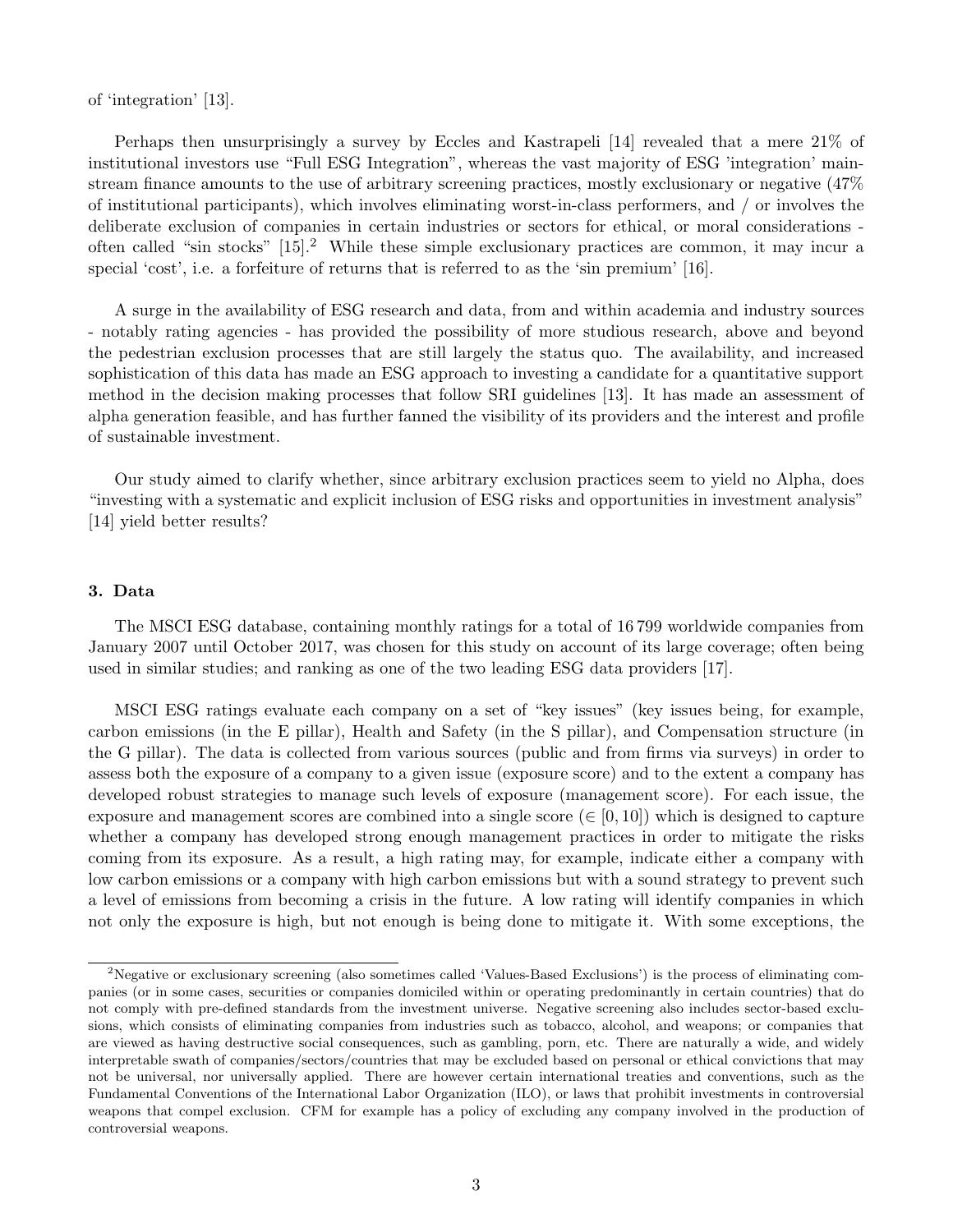set of key-issues used is the same within industries (as given by the GICS codes<sup>3</sup>) despite some variation: carbon emissions will for example not be highly relevant for banks.

Issues are grouped into ten macro-themes (carbon emissions, for example, will be a part of climate change) which are then divided into the three ESG pillars (climate change rolls up to the E pillar). By hierarchically combining scores with different weights, pillar specific scores' weighted average give a final ESG score  $(\in [0, 10])$  which is industry adjusted.

Our study makes use of the industry-adjusted final ESG scores (which we label as ESG) and of single environmental, social and governance scores (labeled E, S and G respectively). Together with ratings, MSCI also provides a mapping between their internal reference codes and at least one between ticker, sedol, isin or cusip, which we use to map their database to our own proprietary time series data. The collection, methodology, weights, and aggregation of ESG data is a complex undertaking and the reader is referred to the official MSCI website for further reading.<sup>4</sup>

In Fig. 1 we show the number of companies in the database as a function of time together with the overall histogram of ESG ratings. A clear pattern is observed where company coverage languishes at approximately 2 000 companies between 2007 and late 2012, after which the coverage jumps to nearly 10 000 and continues to increase thereafter. A curious, temporary drop in coverage is detected in 2013. Our analysis, however, turns out to be insensitive to this phenomenon and we obtain similar results by considering the entire time period (2007 through 2017), or a restricted analysis (2013-2017), a period when the coverage is the highest.



Figure 1: Number of companies rated as a function of time (left) and overall histogram of ESG ratings (right).

### 4. ESG as a predictor

#### 4.1. Biases

A preliminary mapping of ESG ratings to stock price time series reveal a large market capitalization (large cap) / low volatility bias that seems to be embedded in the ratings. To highlight this feature we rank stocks in terms of market capitalization (or volatility) and map the rank in a [0, 1] interval (0 for small cap or low volatility stocks). We then divide ratings into 10 buckets and plot the average rank as a function of the bucket.

 $3$ The Global Industry Classification Standard is a standardized classification system for equities. It was jointly developed by MSCI and Standard & Poor's. See MSCI for further details: https://www.msci.com/gics.

<sup>4</sup>https://www.msci.com/esg-integration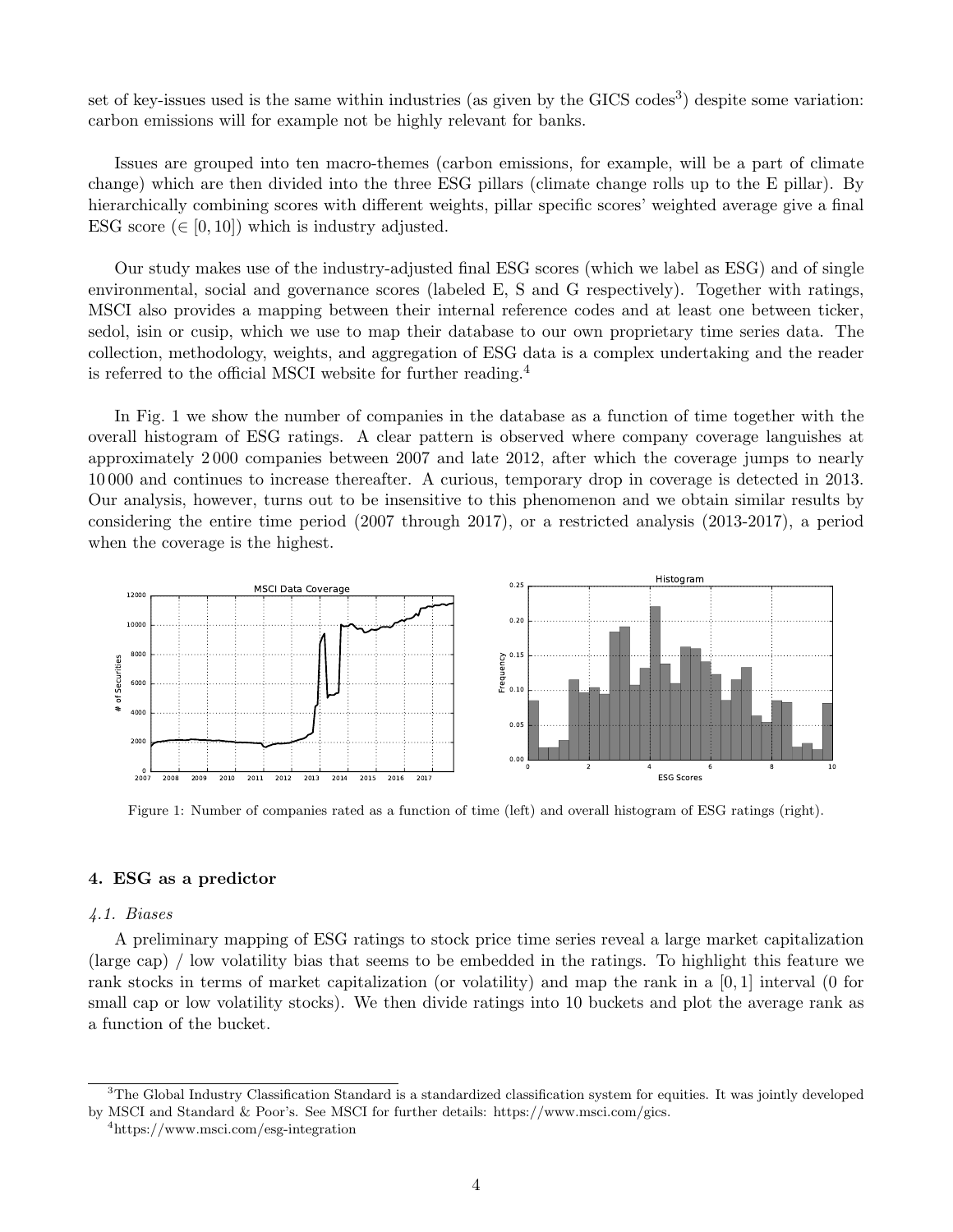In Fig. 2 we show the resulting plots. Large cap stocks exhibit, on average, higher ratings - as do low volatility stocks. When regressing (without a constant term) market cap rankings against ESG scores, we find a highly significant positive loading of 0.088 with an  $R^2 = 0.66^5$ . For volatility, we regress  $1-r$  (where r is the volatility rank) against the ESG score and find a highly significant loading of 0.087 with  $R^2 = 0.65$ .



Figure 2: The ESG (overall score) as well as its three components are not independent from market cap and volatility.

We furthermore explore the introduction of a latent bias through the inclusion of a geographical score in the computation of exposure / management scores for individual companies. We did this by measuring the average company ESG score for each given year within each given country. We then recover the GDP per capita<sup>6</sup> and finally plot the average ESG score per quantile of GDP in Fig. 3. Since it is reasonable to expect that large cap companies enjoy priority analysis in countries with a lower total coverage, we additionally show results for size-adjusted ESG scores.<sup>7</sup>

In Fig. 3 we show results for this analysis which highlights this country-bias, namely one ESG point lower for emerging markets with respect to developed markets on average. This is also confirmed by a linear regression of ESG scores against GDP per capita (log), which for both the unadjusted and size-adjusted scores, gives a highly significant loading of around 1 with an  $R^2 \sim 0.8$  (0.85 for the size adjusted score). Note that individual company scores also take into account a geographical exposure / management score (at a country or even regional level) which could in principle penalize companies in less ESG compliant countries - whether this is a desirable feature or not goes beyond the scope of this paper.



Figure 3: The ESG score exhibits a country bias across the combined ESG score, as well as on the individual pillars. Countries with higher GDP per capita typically have companies with higher average companies scores - most notable in the G-pillar. Lower regulatory burdens commonly found and associated in developing countries might explain this observation.

 ${}^5R^2 \rightarrow 0$  is insignificant,  $R^2 \rightarrow 1$  is significant

 ${}^6$ GDP per capita (constant 2010 US\$) data is obtained from the World Bank. See https://data.worldbank.org/

<sup>&</sup>lt;sup>7</sup>Size-adjusted scores are the residuals from a linear regression of scores against the market cap rank (we linearly re-map scores from  $[0, 10]$  to have comparable ranges.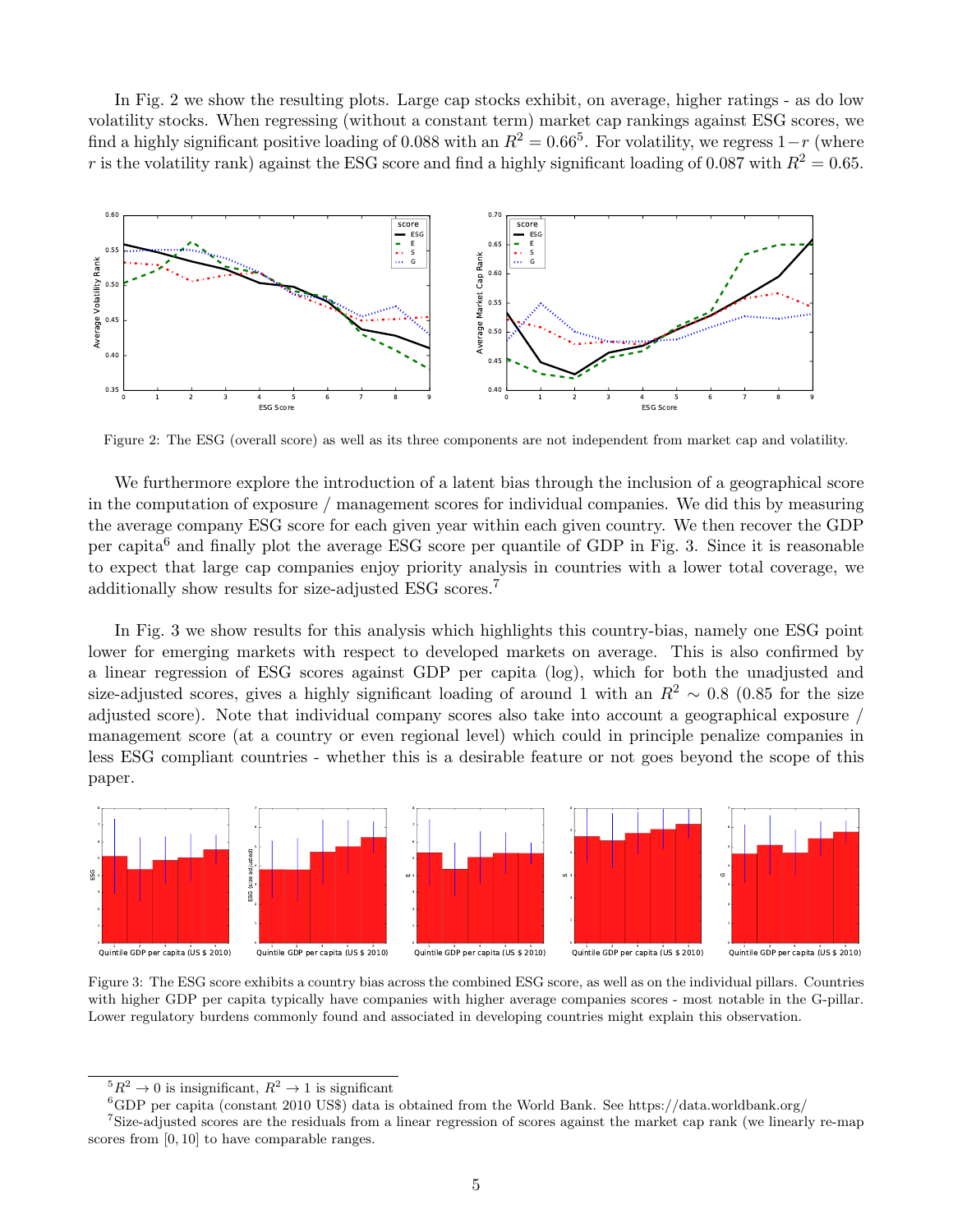### 4.2. The ESG Factor Explained

The primary goal of our study was to evaluate whether ESG can be considered a unique factor in an equity market neutral (EMN) portfolio. In other words, we want to determine if ESG scores can be measured as a source of excess returns (alpha) above what is already captured by other well-known investment factors (such as size, value, etc.). The methodology of our study can be summarized as follows:

- 1. We generated an ESG (or E, S and G) predictor P by ranking stocks according to their MSCI scores. We performed a linear transformation such that  $P \in [-1,1]$  varies linearly between the lowest ESG score  $(P_i = -1)$ , and the highest score  $(P_i = 1)$
- 2. To obtain a pool of additional predictors, we repeated this process for a medley of other wellknown strategies, in particular: low volatility (LV), low beta (LB), book value (VALB), profitability (PROF), accruals (ACCR), momentum (MOM), size (SMBC) and turnover (SMB)
- 3. We constructed a market neutral portfolio  $\pi$  from each predictor using our own proprietary risk model which relies on an adapted mean variance optimization method[18]. The results are verified with other familiar portfolio constructions, i.e. dollar neutral (where simply  $\pi = P$ ) and beta neutral (as per Frazzini and Pedersen [19])
- 4. From the market neutral portfolios we construct a P&L time series for each predictor which were used as the input for linear regressions. Unlike other studies, we do not define our universe of stocks based on ESG coverage, but rather identify pools of liquid world-wide stocks: the most liquid 1000 stocks in each of the US and Europe; the most liquid 200 stocks in both Australia and Canada, and the most liquid 500 stocks in Japan. Aggregated worldwide results were obtained by summing different P&Ls with equal weights
- 5. Before regressing ESG P&Ls against other factors we partially dealt with the problem of collinearity between regressors with the following recipe: we find clusters of correlated predictors and remove the predictor which is best explained by all the others within each cluster. We identified two clusters of highly correlated predictors: LV-LB and SMB-SMBC. We removed two strategies in each pool (one for each cluster) and were left with a set of 6 reasonably independent predictors (i.e. when regressing one against another, the  $R^2$  is always below 10% and residuals have a significant Sharpe Ratio). This "cleaning" procedure does not change the substance of the regression and makes the loadings on different factors more meaningful
- 6. We concluded by using our battery of 6 regressors to explain the ESG (or E, S and G) P&L.

## 5. Results

We plot the worldwide combined ESG, and, separated E, S and G P&Ls in Fig. 4. No significant performance is observed, neither as a combined predictor (Sharpe ratio of 0.17), nor individually. The Gpillar, or governance factor, shows some promise and we plot geographically broken down P&Ls in Fig. 4. We also noted that the correlation across different geographical zones is very low for all the ESG predictors.

We perform a linear regression using our six independent factors and show residuals in Fig. 5. The loadings on different strategies together with their relative p-values<sup>8</sup> are shown in Figure. 6. When running the same analysis separately in each pool, we obtain very similar results and we can only explain a small part of the ESG based P&L's ( $R^2$  is low) and what is left has a Sharpe Ratio close to 0. The ESG P&L is mostly explained by a negative exposure to the size factor (confirming results in the previous section) with smaller significant loadings on momentum (negative) and LB (positive). When analyzing the E, S

<sup>&</sup>lt;sup>8</sup>Within a statistical hypothesis test, the p-values determine the level of marginal significance attached to the probability of the occurrence of a given event. The smaller the p-value, the higher the significance (or likelihood that the hypothesis explains the observation), with a pre-defined threshold level of significance - often determined as lower than 0.05 (5% level of significance) being sufficient to conclude that there exist strong evidence against the null hypothesis.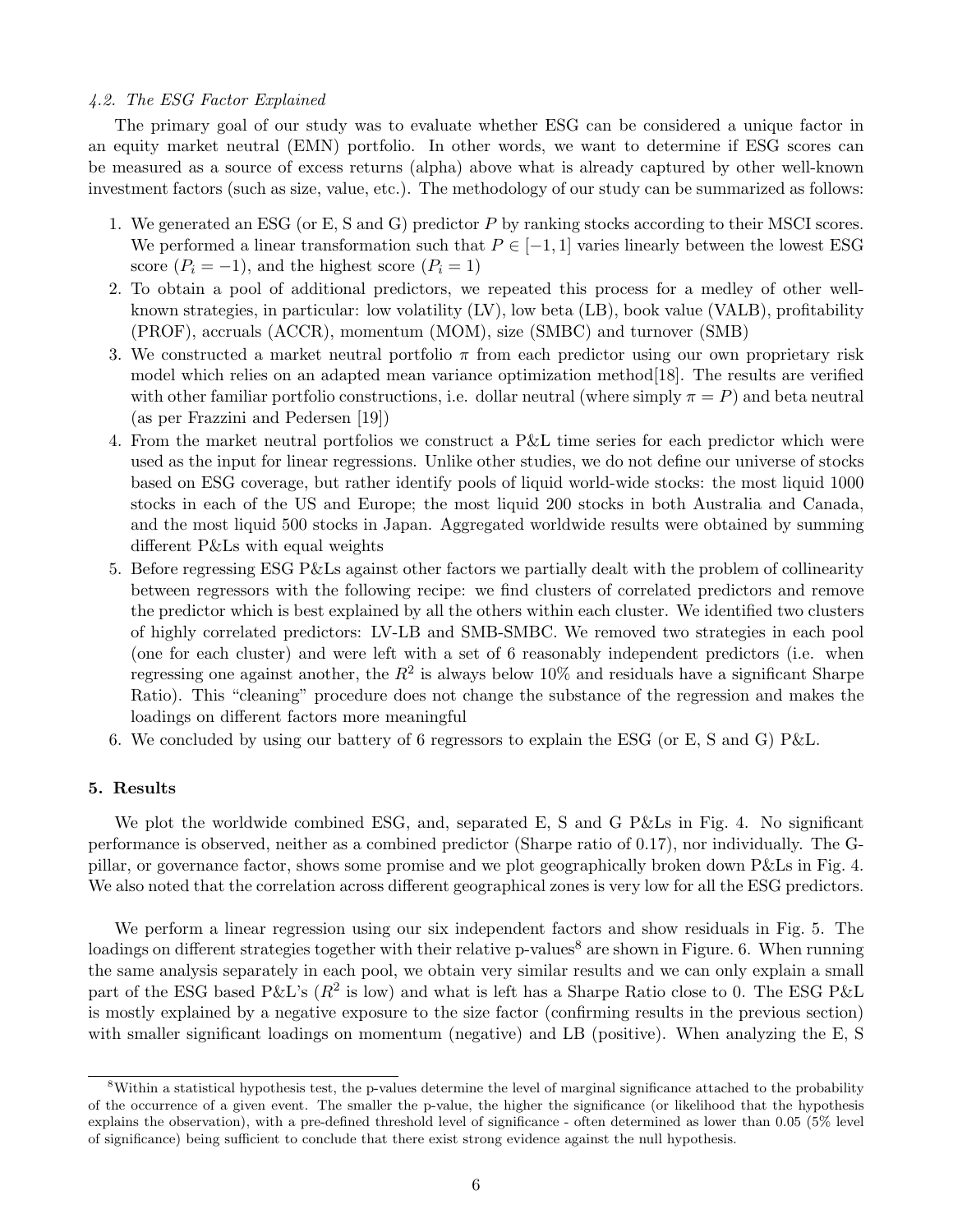

Figure 4: The market neutral world-wide implementation of a ESG strategy, as well as and including the E, S, and G strategies as separate P&Ls (left). Based on a purely statistical criterion, these P&L are compatible with a zero Sharpe ratio. The only exception might be a Governance-tilted strategy (right).



Figure 5: The ESG strategy explained by classical investment styles. The residual is shown to be non-significant.



Figure 6: Loadings and associated p-values obtained from worldwide linear regressions: ESG (left) and Governance G (right).

and G scores individually, one finds similar results for E and S while the G-pillar seems to offer some signal: the size exposure is smaller and one sees a predominant LB and profitability component (however, also in this case, the residuals have very low Sharpe Ratios).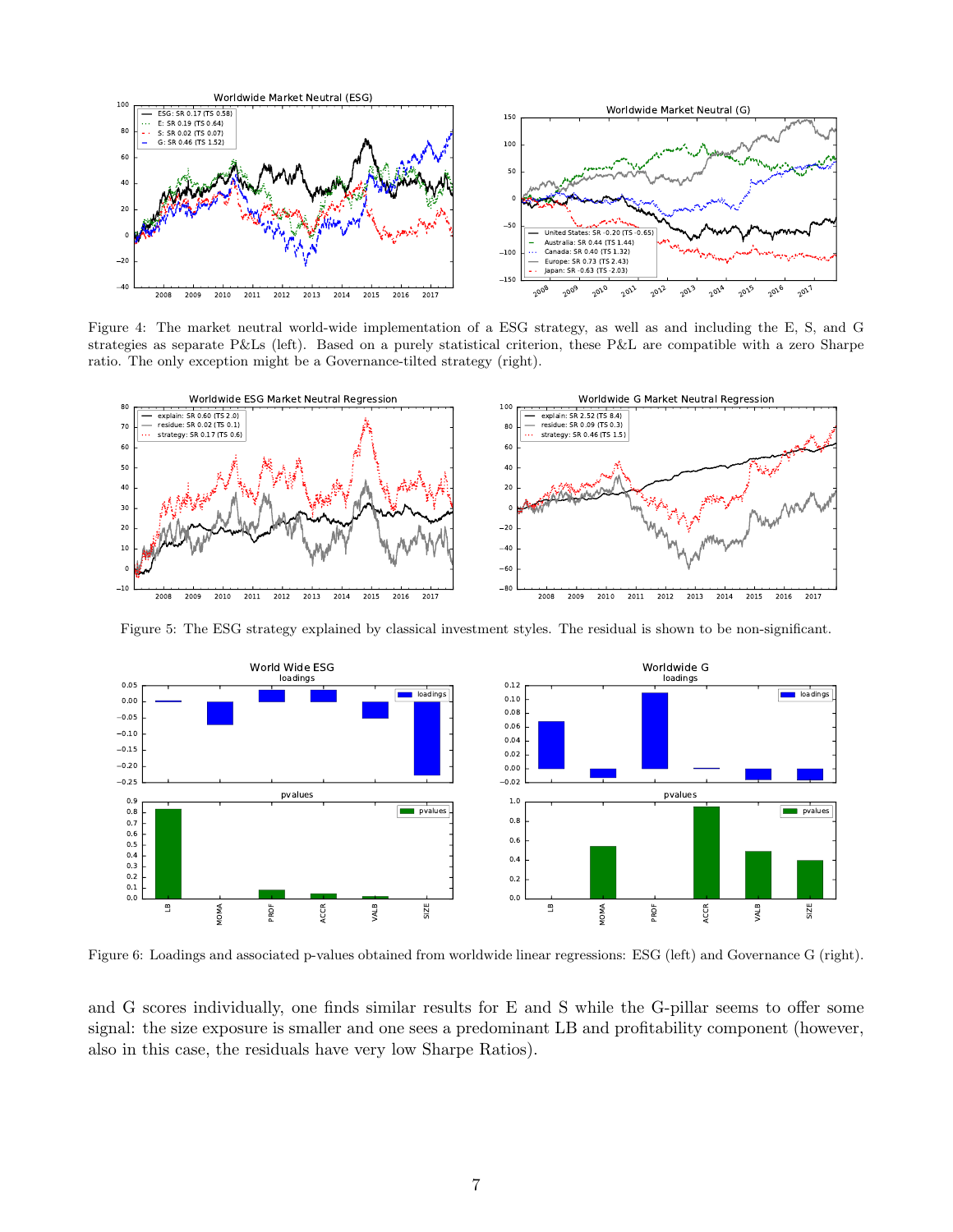#### 6. Conclusion and Recommendations

#### 6.1. ESG is not an Equity Factor

We tested the common claim that a portfolio constructed by relying on ESG ratings, that is to say tilted towards securities with a higher ESG ranking, exhibit higher risk-adjusted returns. Academic and industry research strongly suggest, notwithstanding a selection of non-negative and contradictory results, that incorporating ESG metrics may increase risk-adjusted returns. Our results, however, would indicate that any benefit from incorporating ESG credentials into a portfolio is already captured by other welldefined and known equity factors. An ESG-tilted process does not deliver higher risk-adjusted returns, since, once we remove the market cap and volatility bias, ESG as an equity factor has returns compatible with noise (t-statistics of less than 1). Investigating the individual E, S, and G pillars, we found that G is less exposed to Size, with a better P&L (Sharpe ratio  $= 0.46$ , t-stat  $= 1.52$ ). The positive drift is, however, explained by the G pillar's positive correlation to profitability, i.e. the Quality factor. ESG cannot, as such, be considered as a new, unique equity factor.

Our study contributes to an already immense, and growing body of literature by showing that the systematic integration of ranked, ready-to-use, and unenriched ESG information yields no additional benefit. However, importantly, neither does it seem to affect returns negatively. Managers that consider 'integrating' ESG information, relying on third party ESG data providers, could as such feasibly construct such portfolios without sacrificing returns.

Although ESG has garnered more wide-spread acceptance, it would seem that most AMs do not (yet) fully, nor systematically integrate ESG into a decision-making process [20] [21]. While many managers might admit to employing or calling on ESG-metrics to inform their investment decision making, and, to considering full ESG integration as the strategy that is most likely to have an impact on performance as Amel-Zadeh and Serafeim [15] have shown, the practice may not have infiltrated mainstream asset management to the extent that many suggest. Cappucci [22] offers a number of explanations for this state-of-play, chief amongst which is a probable "misalignment of ESG's long-term benefits and firms' short-term performance incentives". He continues to list other concerns and barriers to integration such as (i) data quality; (ii) contradicting measuring standards; (iii) under performance; and (iv) cost. Our findings, notably on the topic of data quality (including concerns of data collection methods, subjectivity, etc.) correspond with Cappucci, and others ([17], [23], [15]). A primary, and widely recognized problem of ESG data (irrespective of the provider) is the relatively short historical coverage. This makes the search for short-term statistically significant patterns far more challenging and seriously prevents an assessment of the long-term profitability of ESG compliant companies (which in principle should be the strength of ESG scores).

We do not contend that ESG-based, or ESG-assisted investment strategies are a fools errand, for, we recognize that many of the current obstacles to ESG investing (primarily that of data legitimacy) may be mitigated in the future. Some have argued that the integration of extra-financial information like ESG will only become mainstream when "there is a shared belief among investors that ESG information is relevant" [24]. The lack of such a shared belief, may be borne out of the mistrust of ESG data, amongst others, but we are committed to remaining cognizant and engaged in the debate on ESG as a predictor for increased long-term returns.

# 6.2. Final Remarks

Our research has highlighted concerns over the feasibility of the systematic integration of ESG information into a worldwide equity portfolio. For those considering any form of attribution (whether it be a simple exclusionary protocol, or a more sophisticated ratings-based integration process) will necessitate a decision on the data provider - that is to say for those who are not engaged in primary ESG research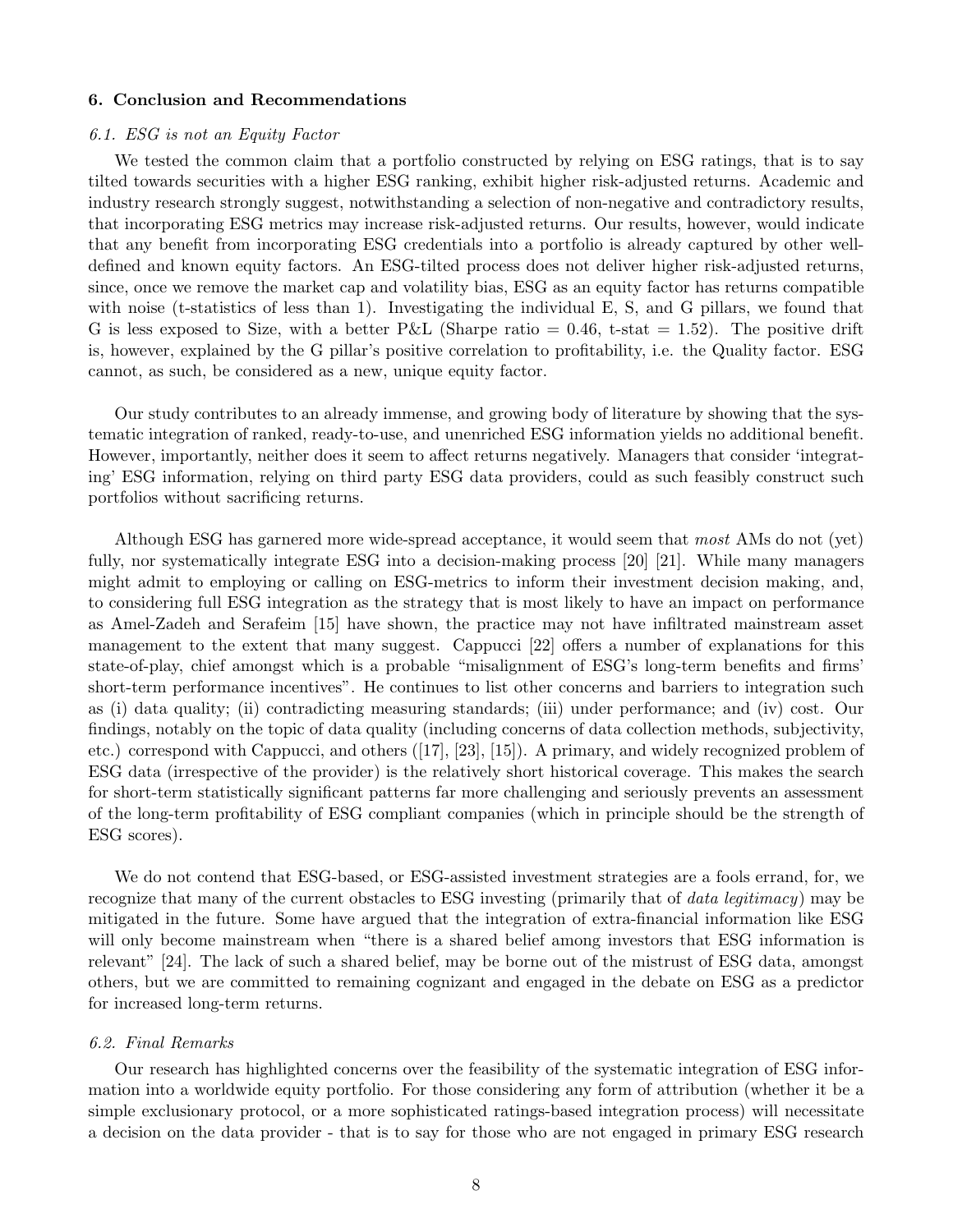(nor want, or need to enrich their own research). Such a judgment would benefit from the formation of a common framework for data providers in order to assess data quality, by satisfying certain minimum criteria (such as minimum coverage thresholds - of global markets as well as sectors; accounting for country biases and regulatory discrepancies; etc.).

We recognize that there are concrete efforts underway to establish universal ESG standards, notably from the Sustainable Accounting Standards Board (SASB) who are developing disclosure standards material to specific industries, organizing them in its Materiality Map.<sup>9</sup> In the absence of legislation or as yet to be adopted industry materiality standards, data providers should be held to certain transparency standards (detailing for example the methodology of collection and compilation), so that end-users may be able to account for the rankings of different data providers and its likely accuracy. This should enable managers to weed out unproven and unreliable data providers, and make sense of the dizzying array of existing and new data providers (there are, by some estimates, 150 providers of ESG research, ratings, rankings and indices [25].

Asset managers should moreover be able to compare the aggregated ESG ranking of their portfolio against a benchmark employing similar ratings (or a commonly acknowledged industry benchmark). It is conceivable that a portfolio constructed using one data provider will not have similar ESG credentials when compared to a benchmark that was constructed using the ESG rating of a rival data provider. With ESG investment primed to demand even greater importance, these measures should alleviate some of the skepticism and facilitate greater (and speedier) adoption of ESG-driven investment.

# 7. Endnotes

A special thanks to Jean-Philippe Bouchaud, Laurent Laloux, Philippe Jordan, Guillaume Simon and Matthieu Cristelli for sharing their insightful comments, engaging in many thoughtful debates, and for carefully reading the manuscript.

# 8. References

- [1] Report on US Sustainable, Responsible and Impact Investing Trends. Technical report, The Forum for Sustainable and Responsible Investment, 2016.
- [2] Global Investor Study. Investor behaviour: from priorities to expectations. Technical report, Schroders, 2017.
- [3] Investment governance and the integration of environmental, social and governance factors. Technical report, OECD, 2017.
- [4] Gunther Capelle-Blancard and Stéphanie Monjon. Trends in the literature on socially responsible investment: Looking for the keys under the lamppost. Business Ethics: A European Review, 21(3):239–250, June 2012.
- [5] Performing for the Future. ESG's place in investment portfolios. Today and tomorrow. Technical report, State Street Global Advisors (SSGA), April 2017.
- [6] Zoltn Nagy, Altaf Kassam, and Linda-Eling Lee. Can ESG Add Alpha? An Analysis of ESG Tilt and Momentum Strategies. The Journal of Investing, 25, 05 2016.

<sup>9</sup>See for more details: https://www.sasb.org/materiality/sasb-materiality-map/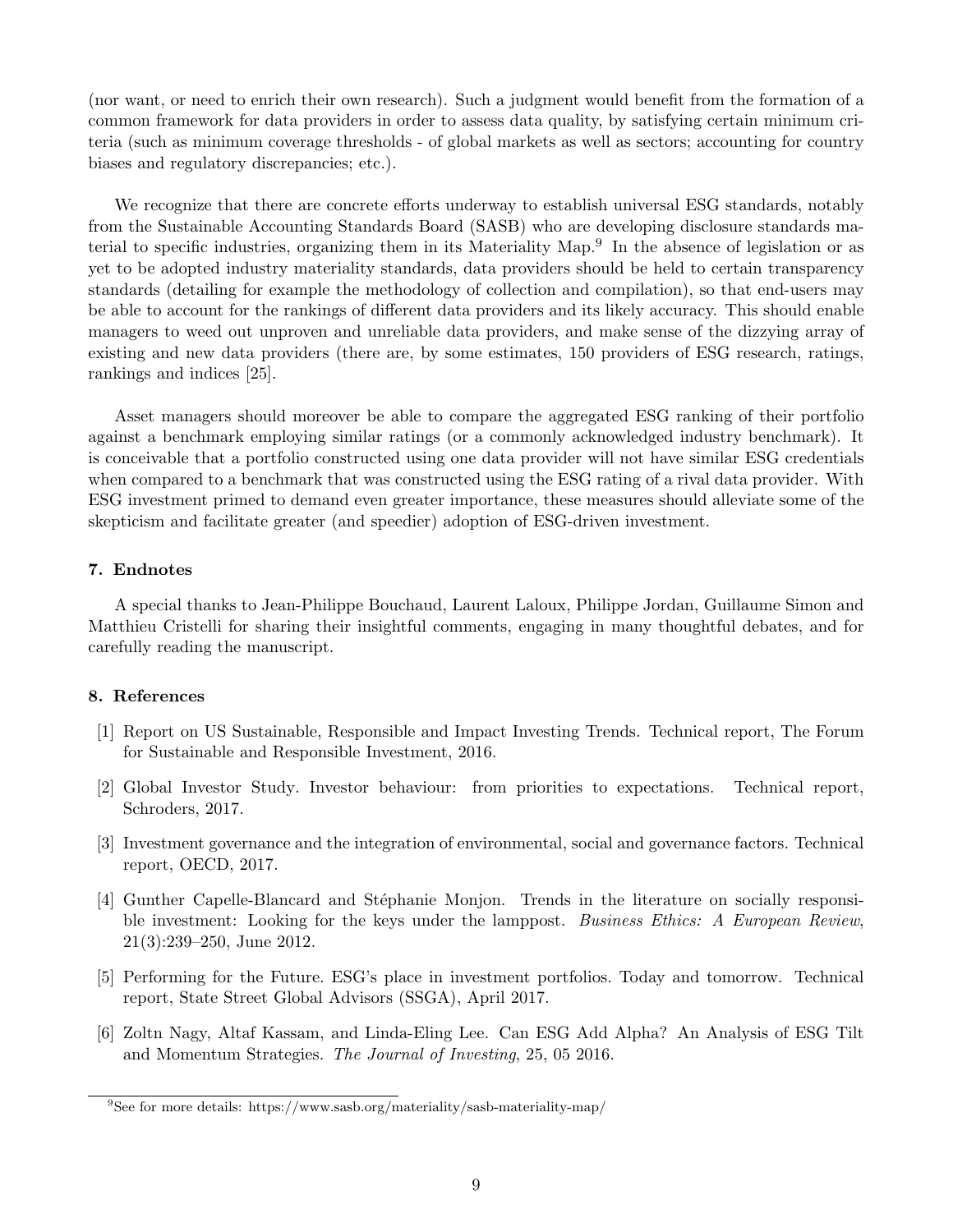- [7] Gordon L. Clark, Andreas Feiner, and Michael Viehs. From the Stockholder to the Stakeholder: How Sustainability Can Drive Financial Outperformance . SSRN Scholarly Paper ID 2508281, Social Science Research Network, Rochester, NY, March 2015.
- [8] Gunnar Friede, Timo Busch, and Alexander Bassen. ESG and financial performance: aggregated evidence from more than 2000 empirical studies. Journal of Sustainable Finance  $\mathcal{B}$  Investment, 5(4):210–233, October 2015.
- [9] Stephen Brammer, Chris Brooks, and Stephen Pavelin. Corporate Social Performance and Stock Returns: UK Evidence from Disaggregate Measures. Financial Management, 35(3):97–116, 2006.
- [10] Cristiana Mǎnescu. Stock returns in relation to environmental, social and governance performance: Mispricing or compensation for risk? Sustainable Development, 19(2):95–118, 2011.
- [11] Gerald T. Garvey, Joshua Kazdin, Joanna Nash, Ryan LaFond, and Hussein Safa. A pitfall in ethical investing: ESG disclosures reveal vulnerabilities, not virtues.
- [12] N. S. Eccles and S. Viviers. The Origins and Meanings of Names Describing Investment Practices that Integrate a Consideration of ESG Issues in the Academic Literature. Journal of Business Ethics, 104(3):389–402, December 2011.
- [13] How Investors Integrate ESG: A Typology of Approaches. Technical report, IRRC Institute, April 2017.
- [14] The ESG Investing Enlightment: How Principle and Pragmatism Can Create Sustainable Value through ESG. Technical report, State Street, March 2017.
- [15] Amir Amel-Zadeh and George Serafeim. Why and How Investors Use ESG Information: Evidence from a Global Survey. SSRN Scholarly Paper ID 2925310, Social Science Research Network, Rochester, NY, July 2017.
- [16] Harrison Hong and Marcin Kacperczyk. The price of sin: The effects of social norms on markets. Journal of Financial Economics, 93(1):15–36, July 2009.
- [17] Dan Esty and Todd Cort. Corporate Sustainability Metrics: What Investors Need and Don't Get. The Journal of Environmental Investing, 8(1):11–53, 2017.
- [18] Joël Bun, Jean-Philippe Bouchaud, and Marc Potters. Cleaning correlation matrices. Risk magazine, 2016.
- [19] Andrea Frazzini and Lasse Heje Pedersen. Betting against beta. Journal of Financial Economics, 111(1):1–25, January 2014.
- [20] Carmen Juravle and Alan Lewis. Identifying impediments to SRI in Europe: a review of the practitioner and academic literature. Business Ethics: A European Review, 17(3):285–310, 2008.
- [21] Stephanie Mooij. Asset Managers' ESG Strategy: Lifting the Veil. SSRN Scholarly Paper ID 3123218, Social Science Research Network, Rochester, NY, November 2017.
- [22] Michael Cappucci. The ESG Integration Paradox. SSRN Scholarly Paper ID 2983227, Social Science Research Network, Rochester, NY, June 2017.
- [23] Robert G. Eccles, Mirtha D. Kastrapeli, and Stephanie J. Potter. How to Integrate ESG into Investment Decision-Making: Results of a Global Survey of Institutional Investors. Journal of Applied Corporate Finance, 29(4):125–133, 2017.